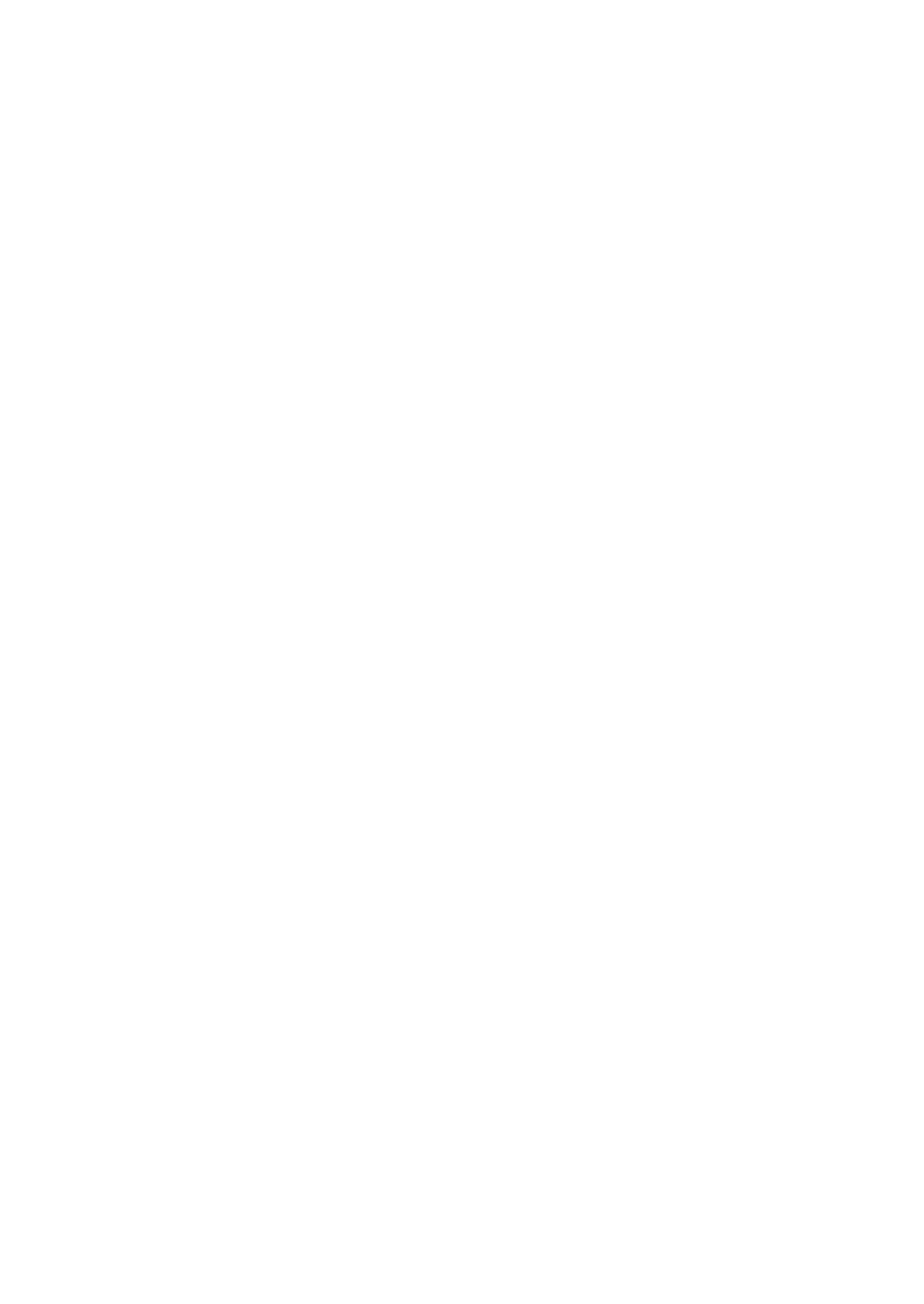

# **CLIMATE CHANGE RESILIENCE ACT 2019**

# **Arrangement of Sections**

Section **Page** 

|    | <b>PART I - PRELIMINARY</b>                                                                                                                               | 5  |
|----|-----------------------------------------------------------------------------------------------------------------------------------------------------------|----|
| 1  |                                                                                                                                                           |    |
| 2  |                                                                                                                                                           |    |
| 3  |                                                                                                                                                           |    |
| 4  |                                                                                                                                                           |    |
| 5  |                                                                                                                                                           |    |
|    | <b>PART II - OBJECTIVES AND COMMITMENTS</b>                                                                                                               | 8  |
| 6  |                                                                                                                                                           |    |
| 7  |                                                                                                                                                           |    |
| 8  |                                                                                                                                                           |    |
| 9  |                                                                                                                                                           |    |
|    | <b>PART III - ADMINISTRATION</b><br><u> 1980 - Johann Barn, mars ann an t-Amhain Aonaichte ann an t-Amhain Aonaichte ann an t-Amhain Aonaichte ann an</u> | 10 |
| 10 |                                                                                                                                                           |    |
| 11 |                                                                                                                                                           |    |
| 12 |                                                                                                                                                           |    |
| 13 |                                                                                                                                                           |    |
| 14 |                                                                                                                                                           |    |
| 15 | Functions of the Department in building resilience to climate change 12                                                                                   |    |
| 16 | Functions of the Department relating to climate change related                                                                                            |    |
|    |                                                                                                                                                           |    |
| 17 |                                                                                                                                                           |    |
|    | <b>PART IV - FORUM, COUNCIL AND COMMITTEES</b>                                                                                                            | 14 |
| 18 |                                                                                                                                                           |    |
| 19 |                                                                                                                                                           |    |
| 20 |                                                                                                                                                           |    |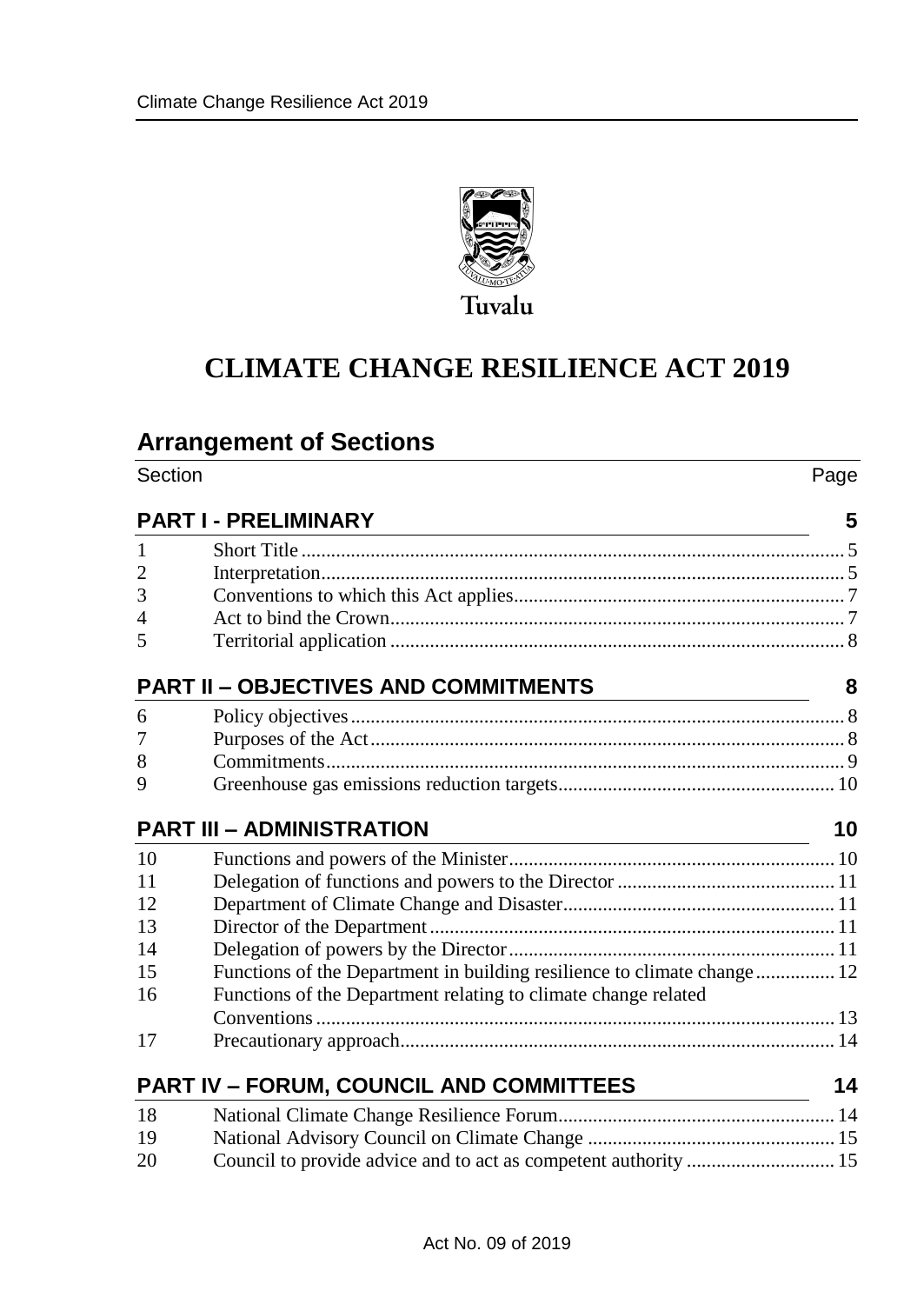|    | <b>PART V - POLICIES TO ADDRESS CLIMATE CHANGE</b>                        | 15 |
|----|---------------------------------------------------------------------------|----|
| 21 |                                                                           |    |
| 22 |                                                                           |    |
| 23 |                                                                           |    |
| 24 | Requirement to provide assistance and information for data collection and |    |
|    |                                                                           |    |
| 25 |                                                                           |    |
| 26 |                                                                           |    |
|    | <b>PART VI - ENFORCEMENT</b>                                              | 18 |
| 27 | Prohibition on the exploration, mining and extraction of fossil fuels  18 |    |
| 28 |                                                                           |    |
| 29 |                                                                           |    |
| 30 |                                                                           |    |
| 31 |                                                                           |    |
| 32 |                                                                           |    |
|    | <b>PART VII - MISCELLANEOUS</b>                                           | 19 |
| 33 |                                                                           |    |
| 34 |                                                                           |    |
| 35 |                                                                           |    |
|    | <b>SCHEDULE</b>                                                           | 21 |
|    | LIST OF INTERNATIONAL CONVENTIONS                                         | 21 |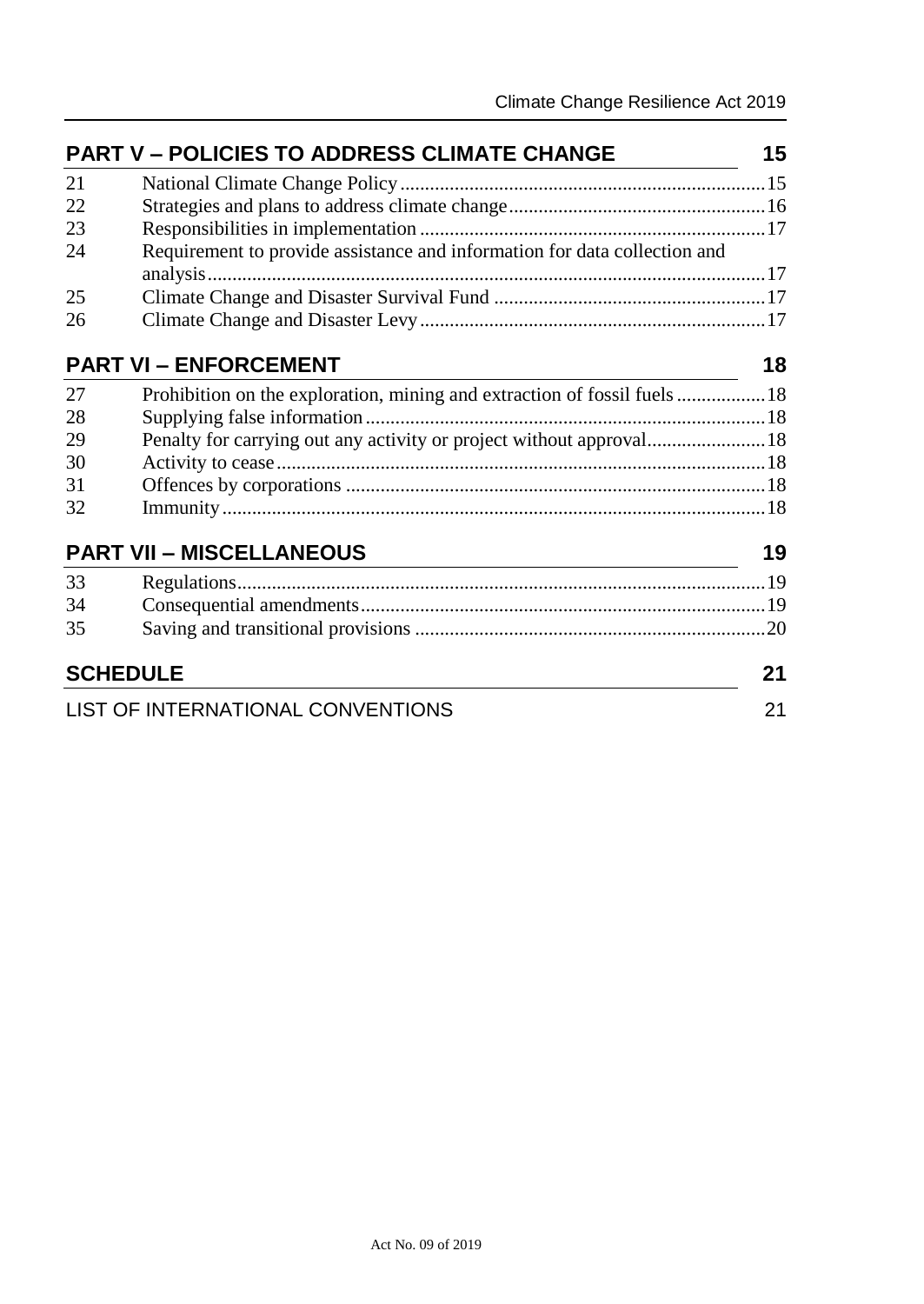

# **CLIMATE CHANGE RESILIENCE ACT 2019**

### <span id="page-4-2"></span><span id="page-4-1"></span><span id="page-4-0"></span>**AN ACT TO BUILD AN EFFECTIVE CLIMATE CHANGE RESPONSE AND ENSURE LONG-TERM, JUST TRANSITION TO A CLIMATE RESILIENT AND LOWER CARBON ECONOMY AND SOCIETY AND RELATED MATTERS**

Commencement [1<sup>st</sup> July 2019]

# **PART I - PRELIMINARY**

### **1 Short Title**

This Act may be cited as the Climate Change Resilience Act 2019.

#### **2 Interpretation**

In this Act, unless the context otherwise requires:

**"Act"** includes regulations made under this Act;

**"adaptation"** means actions to limit or adjust to the impacts of climate change;

**"adverse effects of climate change"** means changes in the physical environment or biota resulting from climate change which have significant deleterious effects on the composition, resilience or productivity of natural and managed ecosystems or on the operation of socioeconomic systems or on human health and welfare;

**"building"** means any type of construction, whether on land or in the seas, and includes temporary structures and structures for the housing or containment of livestock;

**"climate change"** means a change of climate which is attributed directly or indirectly to human activity that alters the composition of the global atmosphere and which is in addition to natural climate variability observed over comparable time periods;

**"climate system"** means the totality of the atmosphere, hydrosphere, biosphere and geosphere and their interactions;

**"Conference of the Parties"** means the supreme decision-making body of the UNFCCC, established under Article 7 of the UNFCCC and which serves as the meeting of Parties to the Paris Agreement, established under Article 17 of the Paris Agreement;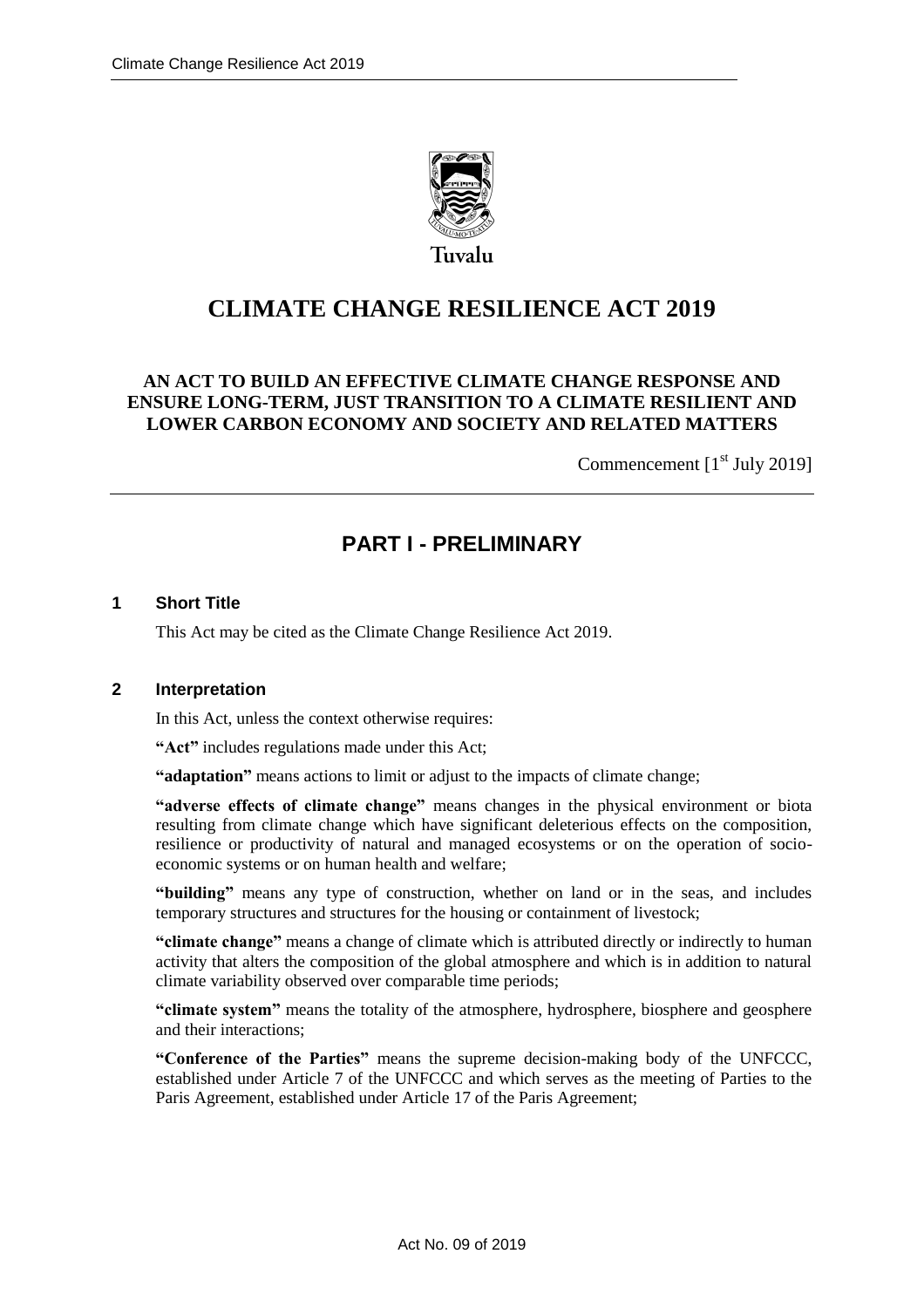**"Conventions to which this Act applies"** are the international Conventions listed in the Schedule;

**"Council"** means the National Advisory Council on Climate Change convened under section 19;

**"Department"** means the Department of Climate Change and Disaster of the Office of the Prime Minister, established under section 12;

**"development"** means any enterprise or undertaking, for industrial or commercial purposes, which includes:

- (a) the erection of a building or structure;
- (b) the carrying out of work, in, on, over or under land or sea;
- (c) the use of land, building, structure or work; and
- (d) the subdivision of land;

**"Director"** means the Director of the Department of Climate Change and Disaster, appointed under section 13 and includes a person acting in the position of the Director;

**"emissions"** means the release of greenhouse gases or their precursors into the atmosphere;

**"environment"** includes all natural, physical and social resources and ecosystems or parts thereof, people and culture and the relationship that exists between these elements;

**"Falekaupule"** means the traditional assembly in each island of Tuvalu which, subject to the *Falekaupule Act*, is composed in accordance with the Aganu of each island;

**"Forum"** means the National Climate Change Resilience Forum convened under section 18;

**"greenhouse gas"** means gaseous constituents of the atmosphere, both natural and anthropogenic, that absorb and re-emit infrared radiation;

**"Iloga"** means the traditional local customs and usages of an island as given under the *Falekaupule Act*;

**"Intergovernmental Panel on Climate Change"** is an international scientific and intergovernmental body, established in 1988 by the United Nations Environment Programme and the World Meteorological Organization, to review and assess scientific, technical and socio-economic information produced worldwide to provide a clear scientific view on the current state of knowledge in climate change and its potential environmental and socioeconomic impacts;

"**international convention"** includes a climate change related conference, forum, association, meeting, agency or program of an international or regional agency in which Tuvalu is entitled to membership or participation;

**"Kyoto Protocol"** means the Kyoto Protocol to the UNFCCC, adopted in Kyoto on 11 December 1997 at the third session of the Conference of the Parties to the UNFCCC held at Kyoto from 1 to 11 December 1997;

**"land"**, for the purpose of this Act, includes:

all things growing on land; and

buildings and other things permanently fixed to land;

**"measure"**, in relation to climate change, includes a decision, policy, program or process;

**"Minister"** means the Minister responsible for climate change, or a Minister charged by the Prime Minister with responsibility for the administration of this Act;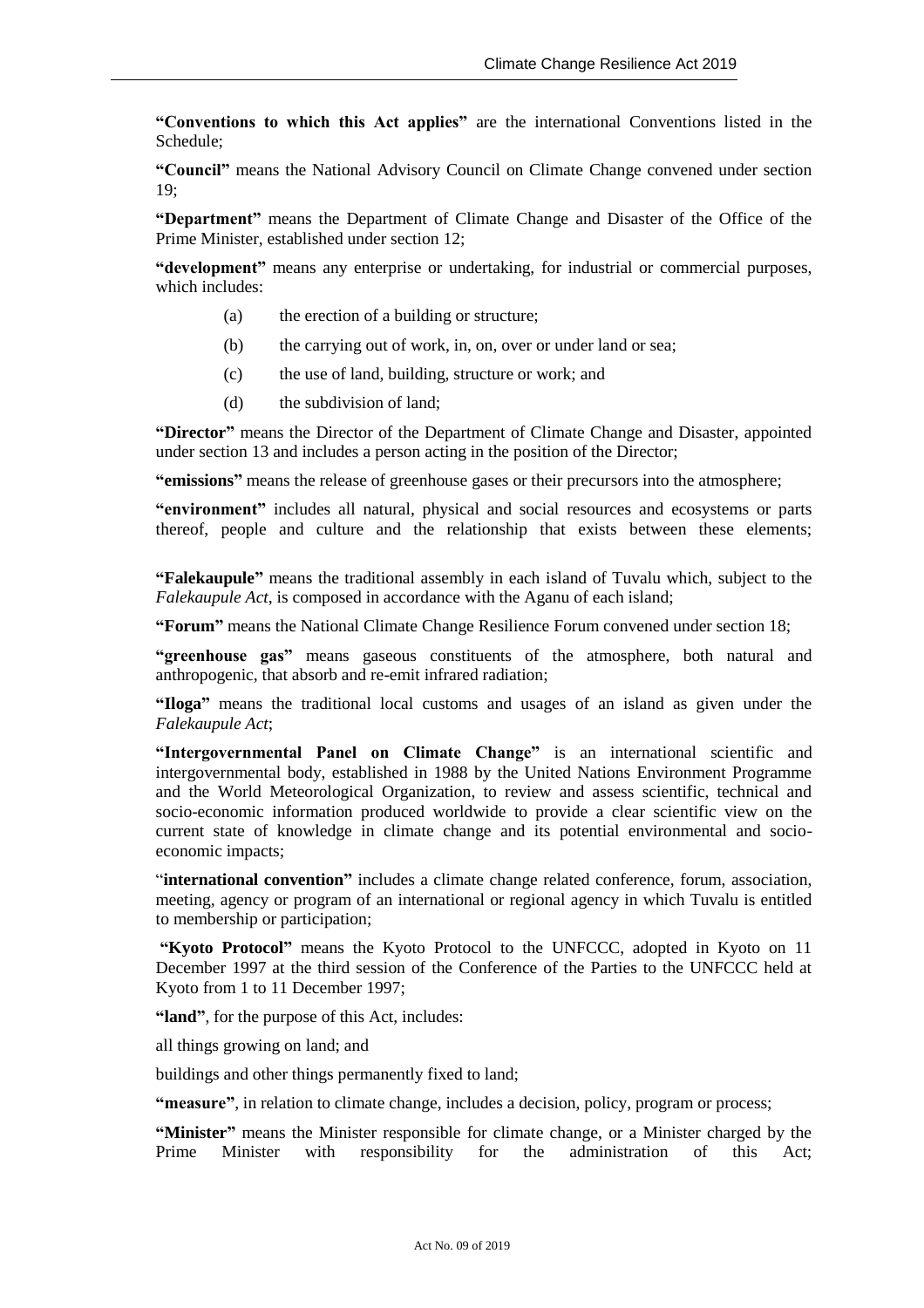**"Montreal Protocol"** means the Montreal Protocol on Substances that Deplete the Ozone Layer, a protocol to the Vienna Convention for the Protection of the Ozone Layer, adopted in Montreal on 16 September 1987;

**"natural resources"** includes land, soil, minerals, water, air, plants and animals and their habitat (whether native or introduced);

**"Paris Agreement"** means the Paris Agreement adopted on 12 December 2015 at the twentyfirst session of the Conference of the Parties to the UNFCCC held in Paris from 30 November to 13 December 2015;

**"Secretary"** means the Secretary of the Ministry;

**"pollution"** means the introduction by humans, directly or indirectly, of substances or energy into the environment which may result or likely result in deleterious effects or harm to living resources and ecosystems and hazards to human health, including:

- (a) the detriment or degradation of the environment; or
- (b) the detriment of any beneficial use, and includes pollution as prescribed by regulations;

**"resilience"** is generally defined as the capacity for an environmental and socio-ecological system to:

- (a) absorb stresses and maintain function in the face of external stresses imposed upon it by climate change; and
- (b) adapt, reorganise, and move into more desirable and sustainable configurations that improve the sustainability of the system, and addresses the vulnerability that communities have with regards to consequences of climate change;

**"sustainable development"** means the management or the human use, development, conservation, protection, maintenance and enhancement of the natural, physical and cultural resources of Tuvalu in a way or at a rate, which enables people and communities to provide for their social, economic and cultural well-being and to their health and safety while sustaining the potential of natural and physical resources to meet the needs of future generations;

<span id="page-6-0"></span>**"UNFCCC"** means the United Nations Framework Convention on Climate Change, adopted in New York on 9 May 1992;

**"vulnerable communities and populations"** include children, women, the elderly, persons with disabilities, minority church groups, and other people in vulnerable situations;

**"water"** in this Act refers to freshwater used for human consumption, and also the ocean that is under the jurisdiction of Tuvalu.

### <span id="page-6-1"></span>**3 Conventions to which this Act applies**

- (1) Subject to subsection (2), the Conventions listed in the Schedule are the Conventions to which this Act applies.
- (2) The list of Conventions in the Schedule may be added or deleted by regulations made under this Act.

#### **4 Act to bind the Crown**

This Act binds the Crown.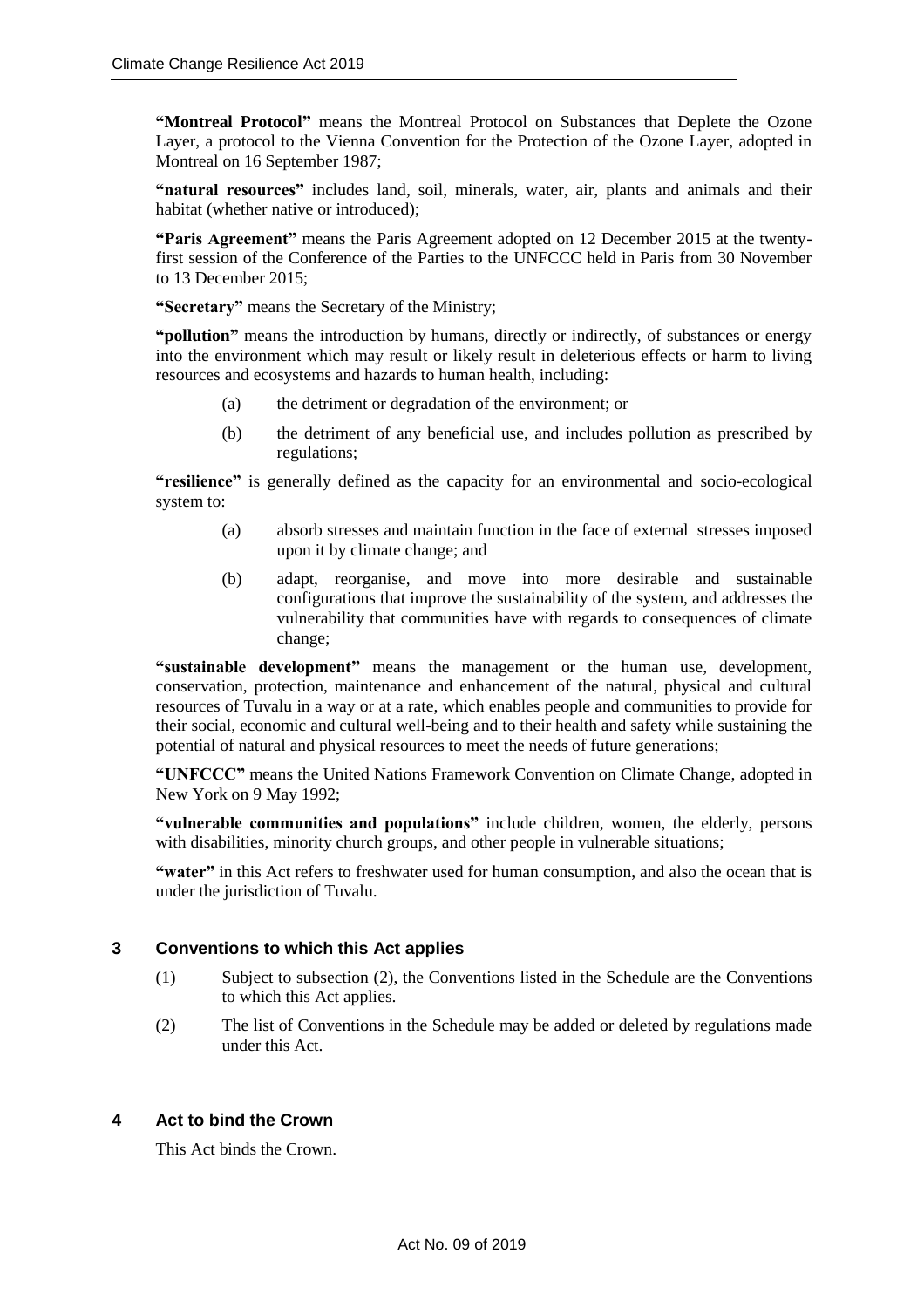### <span id="page-7-0"></span>**5 Territorial application**

- <span id="page-7-2"></span><span id="page-7-1"></span>This Act applies to all things done in, on, above or below the: (a) land or sea boundaries of Tuvalu;
	- (b) waters of Tuvalu to which it exercises or claims jurisdiction or sovereign rights and includes the:
		- (i) exclusive economic zone;
		- (ii) continental shelf; and
		- (iii) seabed and subsoil underlying those waters; and
	- (c) airspace above Tuvalu, including over its land or sea boundaries.

# **PART II – OBJECTIVES AND COMMITMENTS**

#### **6 Policy objectives**

The policy objectives of this Act are:

- (a) to regulate Tuvalu's efforts to reduce greenhouse gas emissions in accordance with section 9 and contribute to the protection of the climate system for the benefit of present and future generations of humankind, on the basis of equity and in accordance with Tuvalu's responsibilities and capabilities;
- (b) to build the resilience of Tuvalu's infrastructure, built environment and communities through effective adaptation and disaster preparedness actions;
- (c) to manage Tuvalu's natural resources, environment, ecosystems and biodiversity to promote their resilience to the impacts of climate change;
- (d) to protect specific needs, taking into consideration special circumstances of Tuvalu and its vulnerability to the adverse effects of climate change;
- (e) to promote and support Tuvalu's islands, industries and communities to adjust to the changes and impacts arising from reducing greenhouse gas emissions across the economy;
- <span id="page-7-3"></span>(f) to support vulnerable communities and populations and promote social justice and intergenerational equity on matters related to this Act; and
- (g) to the greatest extent possible, guarantee the security of the people of Tuvalu from the impacts of climate change, to ensure their sustainability and to maintain national sovereignty, including coordinating planning efforts on climate change adaptation initiatives; and
- (h) to address loss and damage associated with climate change.

#### **7 Purposes of the Act**

To achieve the policy objectives and commitments provided under section 8, the Act:

- (a) provides the legal basis for climate change resilience policy and law;
- (b) gives effect to legal obligations of Tuvalu with respect to implementing the UNFCCC, the Kyoto Protocol, the Paris Agreement and other agreements related to climate change that the Government of Tuvalu is a Party to;
- (c) promotes low carbon development;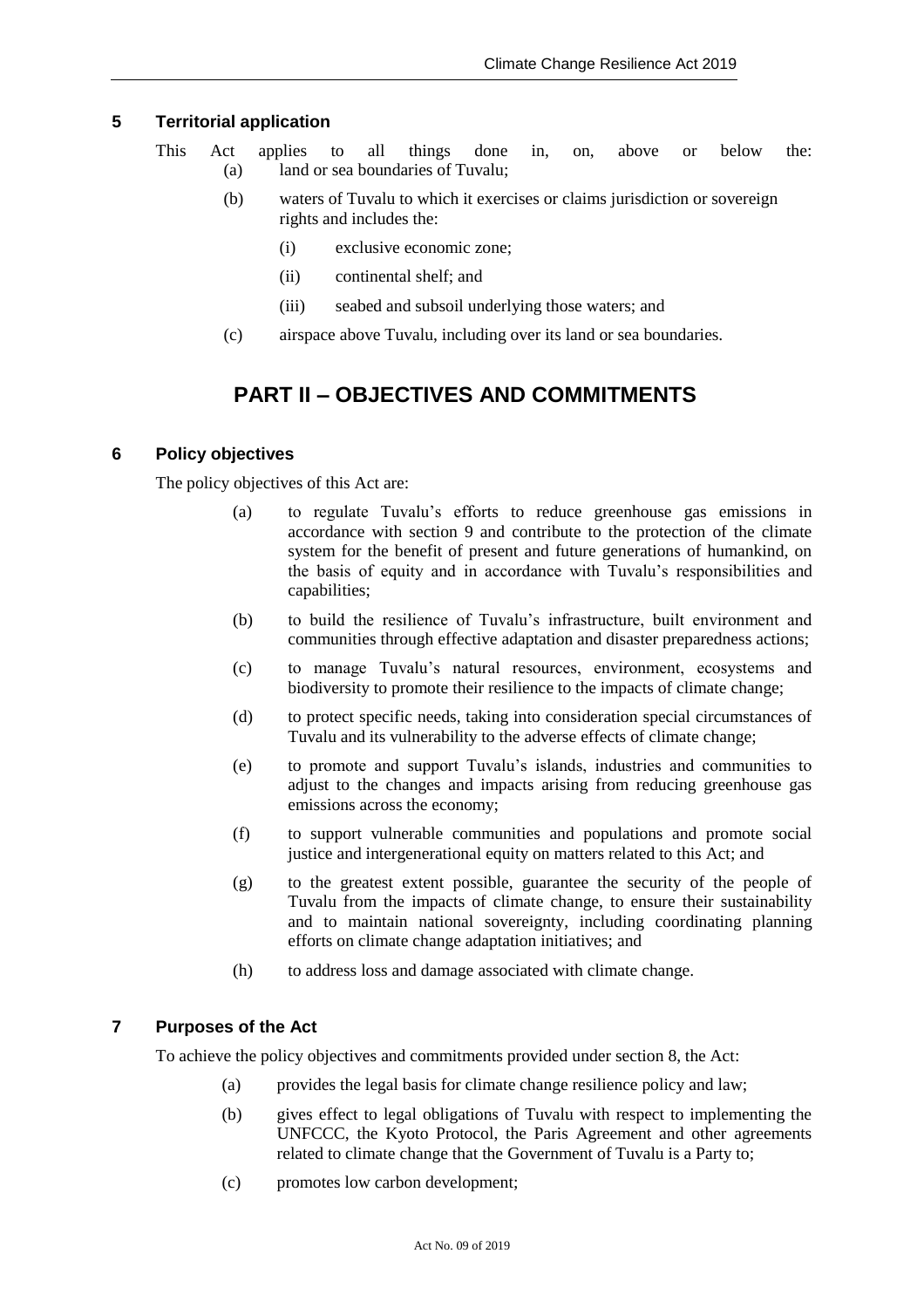- <span id="page-8-0"></span>(d) establishes the role of Government in coordinating climate change actions and establishes effective governance structures for the implementation of sound climate change policies;
- (e) promotes public awareness and involvement in climate change issues and the preservation of Tu, Iloga mo Faifaiga as it relates to the environment; and complements climate change related provisions in other laws.

### **8 Commitments**

Taking into account Tuvalu's responsibilities and specific national and regional development priorities, objectives and circumstances, Tuvalu shall:

- (a) develop, periodically update, publish and make available to the Conference of the Parties, in accordance with Article 12 of the UNFCCC, national inventories of anthropogenic emissions by sources and removals by sinks of all greenhouse gases not controlled by the Montreal Protocol, using appropriate methodologies agreed by the Conference of the Parties to the UNFCCC;
- (b) produce, implement and update nationally determined contributions and other reporting requirements in accordance with the Paris Agreement;
- (c) formulate, implement, publish and regularly update national, and where appropriate, regional programs containing measures to contribute to the mitigation of climate change by addressing anthropogenic emissions by sources and removals by sinks of all greenhouse gases not controlled by the Montreal Protocol, and measures to facilitate adequate adaptation to climate change;
- (d) promote and cooperate in the development, application and diffusion, including transfer, of technologies, practices and processes that control, reduce or prevent anthropogenic emissions of greenhouse gases not controlled by the Montreal Protocol in all relevant sectors, including the energy, transport, industry, agriculture, forestry and waste management sectors;
- (e) promote sustainable management, and promote and cooperate in the conservation and enhancement, as appropriate, of sinks and reservoirs of all greenhouse gases not controlled by the Montreal Protocol, including biomass, forests and oceans as well as other terrestrial, coastal and marine ecosystems;
- (f) cooperate in preparing for adaptation to the impacts of climate change, and develop and elaborate appropriate and integrated plans for coastal zone management, water resources and agriculture, and for the protection and rehabilitation of areas affected by drought and desertification, as well as sea level rise and floods;
- (g) take climate change considerations into account, to the extent feasible, in their relevant social, economic and environmental policies and actions, and employ appropriate methods, for example impact assessments, formulated and determined nationally, with a view to minimising adverse effects on the economy, on public health and on the quality of the environment, of projects or measures undertaken by them to mitigate or adapt to climate change;
- (h) promote and cooperate in scientific, technological, technical, socio-economic and other research, systematic observation and development of data archives related to the climate system and intended to further the understanding and to reduce or eliminate the remaining uncertainties regarding the causes, effects,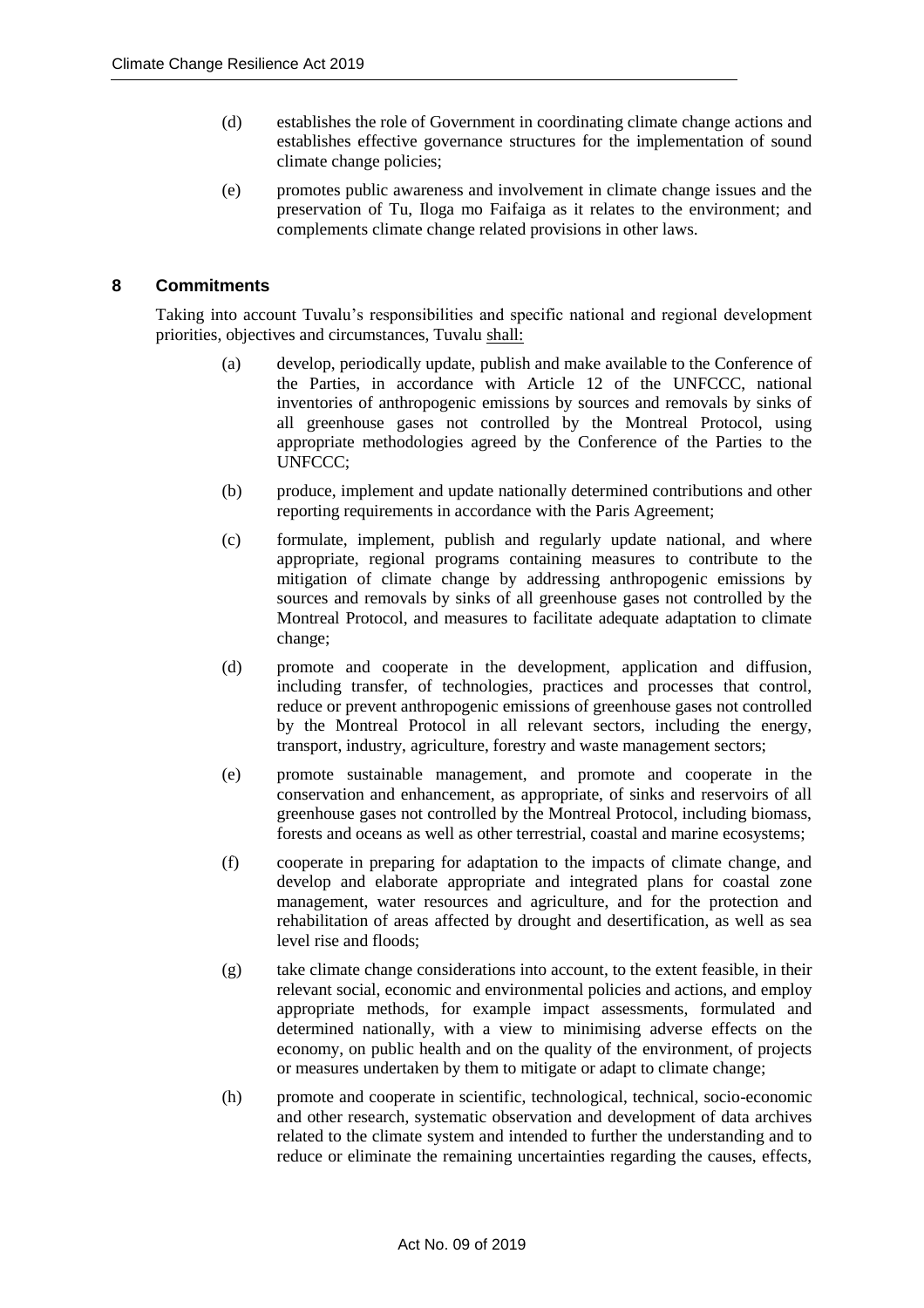magnitude and timing of climate change and the economic and social consequences of various response strategies;

- (i) promote and cooperate in the full, open and prompt exchange of relevant scientific, technological, technical, socio-economic and legal information related to the climate system and climate change, and to the economic and social consequences of various response strategies;
- <span id="page-9-0"></span>(j) promote and cooperate in education, training and public awareness related to climate change and encourage the widest participation in this process, including that of non-governmental organisations; and
- (k) communicate to the Conference of the Parties serving as the meeting of Parties to the Paris Agreement, information related to the implementation of the Paris Agreement, in accordance with Article 13 of the Paris Agreement.

#### <span id="page-9-1"></span>**9 Greenhouse gas emissions reduction targets**

- (1) For the purposes of this Act and subject to this section, the emissions reduction targets for Tuvalu are as prescribed by regulations and in line with its nationally determined contributions made pursuant to the Paris Agreement.
- <span id="page-9-2"></span>(2) The Minister may amend or renew, by regulations, the emissions reduction targets if, in the opinion of the Minister, exceptional circumstances apply and as may be required in accordance with Article 4 of the Paris Agreement.

# **PART III – ADMINISTRATION**

#### **10 Functions and powers of the Minister**

- (1) The Minister is responsible for the proper administration of this Act.
- (2) The Minister may do all things necessary or convenient to be done to attain or further the objects of this Act, and any other climate change resilience related law which the Department is responsible for administering, including power to:
	- (a) give approvals or grant an authority as provided by law;
	- (b) approve appropriate representatives of the Department at international conventions related to a Convention to which this Act applies, and any other meeting related to the work of the Department;
	- (c) approve reports prepared by the Department on behalf of Government;
	- (d) designate the Department or another appropriate Government agency to be the focal point for the purpose of a Convention to which this Act applies;
	- (e) set fees and charges under this Act; and
	- (f) do any other related act or thing.
	- (3) A power under this Act to regulate any matter, act or thing, includes the power to prohibit the matter, act or thing for the purpose of meeting obligations under a Convention to which this Act applies and for the purpose of protecting Tuvalu against the adverse effects of climate change.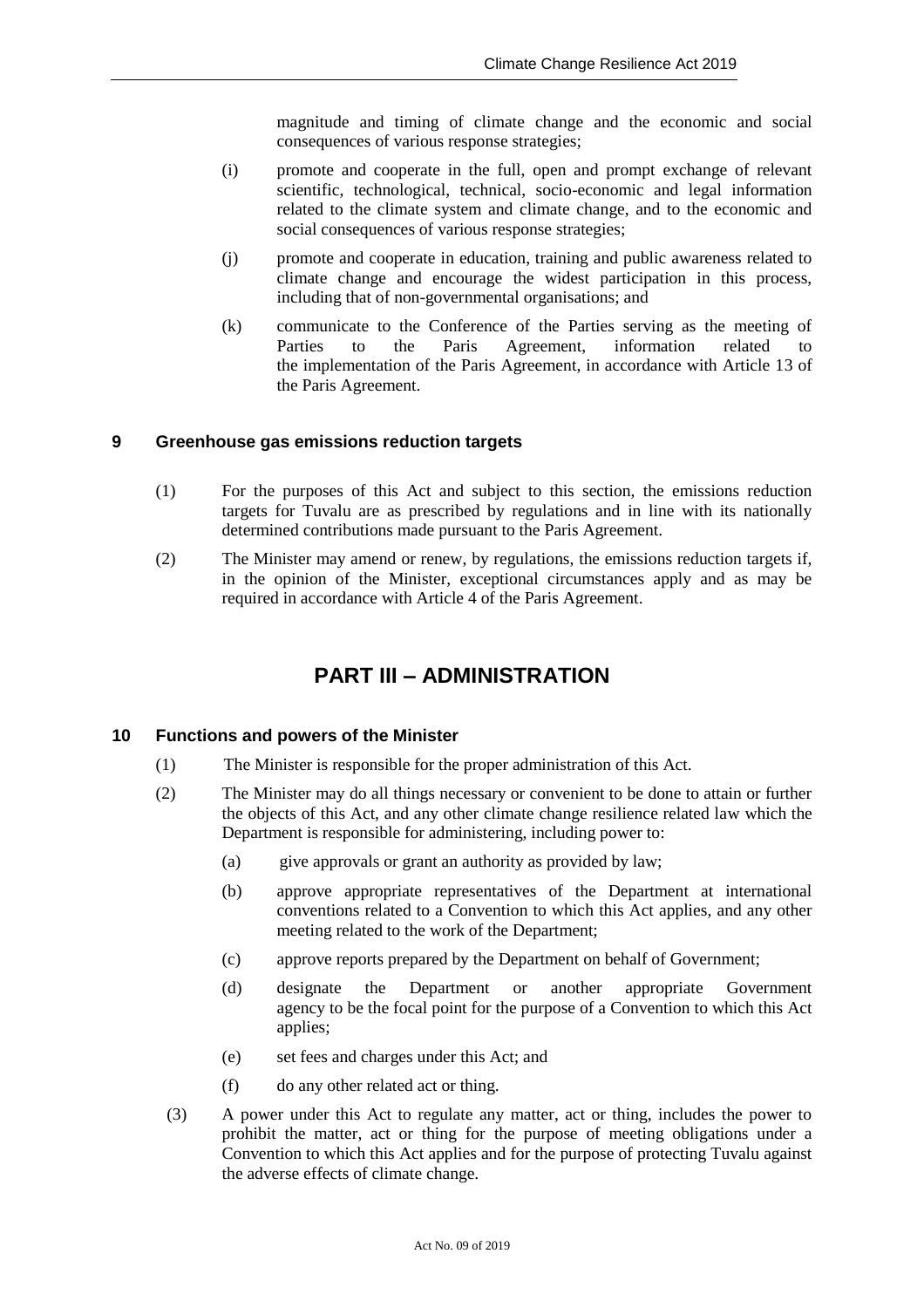#### <span id="page-10-1"></span><span id="page-10-0"></span>**11 Delegation of functions and powers to the Director**

- (1) In exercising a function or power under this Act, the Minister may, in writing, delegate to the Director, the functions and powers, either in whole or in part, as may be necessary or appropriate for the efficient and effective administration of the function or the exercise of the power.
- <span id="page-10-2"></span>(2) Nothing prevents the exercise of the function or power by the Minister during the period of delegation under this section.

#### **12 Department of Climate Change and Disaster**

- (1) The Department of Climate Change and Disaster is established as a Department of the Office of the Prime Minister.
- (2) The Department is headed by a Director, appointed in accordance with section 13, and staffed in accordance with the *Public Service Act*.

#### **13 Director of the Department**

- (1) A Director of the Department shall be appointed as the head of the Department in accordance with laws relating to the appointment of public servants.
- (2) The Director is responsible, through the Permanent Secretary of the Ministry, to the Minister for the efficient and proper administration and management of the Department.
- <span id="page-10-3"></span>(3) Subject to the direction of the Permanent Secretary, the Director may do all things necessary or convenient to be done in relation to the proper administration of the Department and the implementation of this Act, and any other law relating to a function of the Department, including the power to:
	- (a) do any act or thing authorised by this Act or any other law;
	- (b) prepare reports as required by Cabinet, the Minister or the Permanent Secretary, or which are required under a Convention to which this Act applies;
	- (c) engage consultants, in compliance with Government's processes, for the purpose of assisting the Department to perform its functions;
	- (d) arrange for the monitoring of an activity that relates to a function of the Department;
	- (e) recommend to the Minister appropriate representatives of the Department at relevant meetings and conferences; and
	- (f) do any other related act or thing.

#### **14 Delegation of powers by the Director**

- (1) The Director may, by notice in writing, delegate to an officer of the Department, all or any of the Director's powers and functions under this Act, except this power of delegation.
- (2) Nothing shall prevent the exercise of a function or power by the Director during the period of delegation under this section.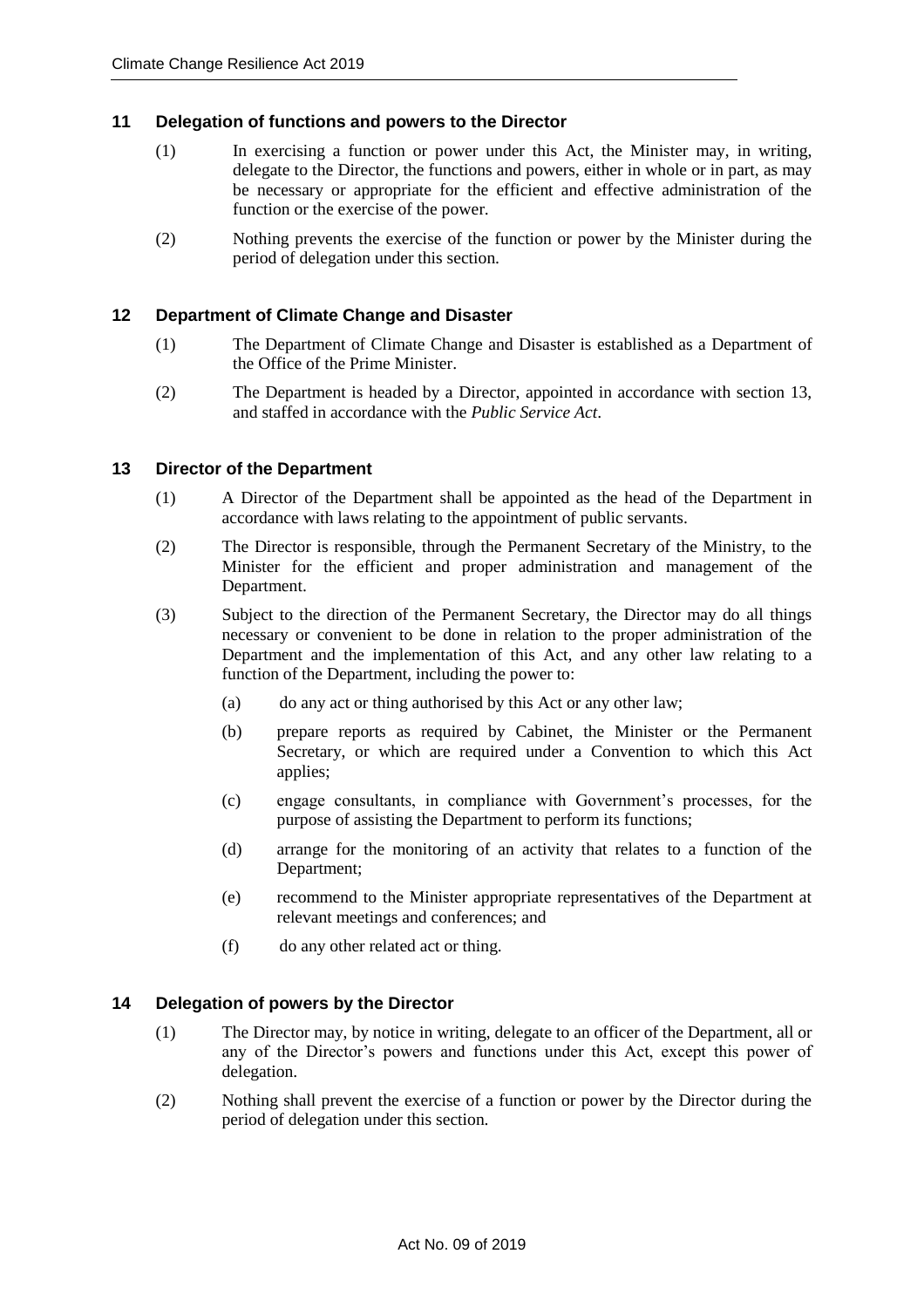<span id="page-11-0"></span>(3) The Director may delegate a function or power under this section that is a function or power delegated to the Director under section 11, or which relates to the exercise of the function or power.

#### **15 Functions of the Department in building resilience to climate change**

- (1) The Department has the following functions in relation to building resilience to climate change:
	- (a) coordinating the implementation of actions to address climate change;
	- (b) undertaking the functions under Part V relating to the development of policies, strategies, and plans to address climate change and build resilience and adaptation to the impacts of climate change;
	- (c) providing policy advice to the Minister regarding the administration of this Act;
	- (d) providing guidance and secretariat support to the Council;
	- (e) seeking and coordinating sustainable funding arrangements to implement this Act, including for climate change mitigation and adaptation projects and actions related to loss and damage;
	- (f) coordinating the implementation of climate change mitigation and adaptation projects, including projects to address loss and damage associated with climate change;
	- (g) collaborating with the Meteorological Office to improve early warning systems for climate change;
	- (h) undertaking climate change risk assessments;
	- (i) regularly undertaking greenhouse gas inventories to monitor sectoral progress on greenhouse gas emissions reduction targets specified under section 9 and undertaking regular reviews and updates of national determined contributions consistent with requirements under the Paris Agreement and related decisions;
	- (j) coordinating with relevant sectors on the development and implementation of policies and plans for renewable energy and energy efficiency, including:
		- (i) with the Department of Energy on energy policies in accordance with the *Energy Efficiency Act*;
		- (ii) with the Ministry of Communications and Transport on transport policies in accordance with the *Traffic Act*;
		- (iii) with the Department of Environment on environment policies in accordance with the *Environment Protection Act*;
		- (iv) with the Department of Agriculture on agriculture policies in accordance with the *Environment Protection Act*;
		- (v) with the Ministry of Home Affairs and Rural Development, the Solid Waste Agency of Tuvalu, and the Kaupule administration on waste management policies in accordance with the *Wastes Operations and Services Act 2009*, the *Environment Protection Act*, and the *Public Health Act*;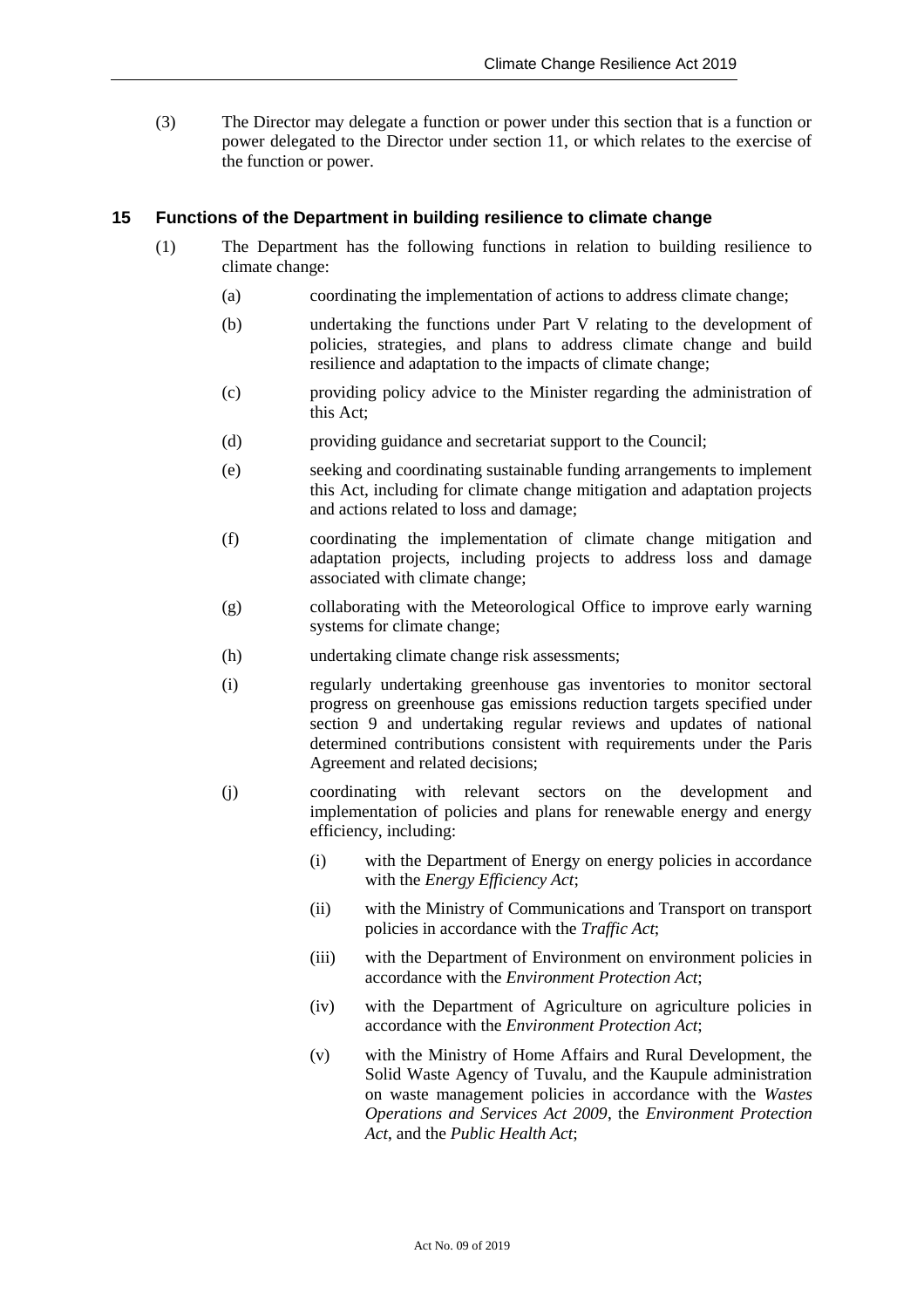- (k) providing educational, training and other capacity development opportunities for Tuvaluan's in areas related to mitigating greenhouse gas emissions, building resilience and adapting to the impacts of climate change, and ensuring effective participation in international and regional processes associated with international and regional climate change agreements;
- (l) researching and publishing researches on climate change in Tuvalu, having regard to:
	- (i) existing national and global action on climate change, including an undertaking relating to the reduction of greenhouse gas emissions that Tuvalu has given under a Convention to which this Act applies and any other international climate change related Convention or agreement;
	- (ii) climate science, including scientific data developed by the Meteorological Services and a climate science report developed by the Intergovernmental Panel on Climate Change;
	- (iii) climate change technologies;
	- (iv) economic circumstances, in particular the likely impact of the target on the economy and the competitiveness of particular sectors of the economy;
	- (v) social circumstances, in particular the likely impact of the greenhouse gas emissions reduction targets on the health and wellbeing of the people of Tuvalu;
	- (vi) environmental circumstances, in particular the benefits to the environment of greenhouse gas emissions reduction; and
	- (vii) any progress towards the reduction of greenhouse gas emissions.
- (m) fostering gender equality in the development and implementation of policies under this Act;
- <span id="page-12-0"></span>(n) liaising with international and regional organisations associated with climate change matters;
- (o) attending international and regional meetings associated with climate change;
- (p) liaising with the media on climate change matters.
- (2) The functions of the Department in relation to disaster management for effective disaster risk reduction and preparedness, response and recovery are provided for under the *National Disaster Management Act*.

#### **16 Functions of the Department relating to climate change related Conventions**

- (1) Nothing in this section affects or restricts the role of any other Department or agency of Government in relation to a Convention to which this Act applies.
- (2) The roles of the Department in relation to a Convention to which this Act applies includes the following:
	- (a) coordinating Tuvalu's response to international climate change negotiations;
	- (b) making arrangements for the attendance at a meeting of the Parties to a Convention, and other relevant meetings, of a suitably qualified person to represent the interests of the Government of Tuvalu;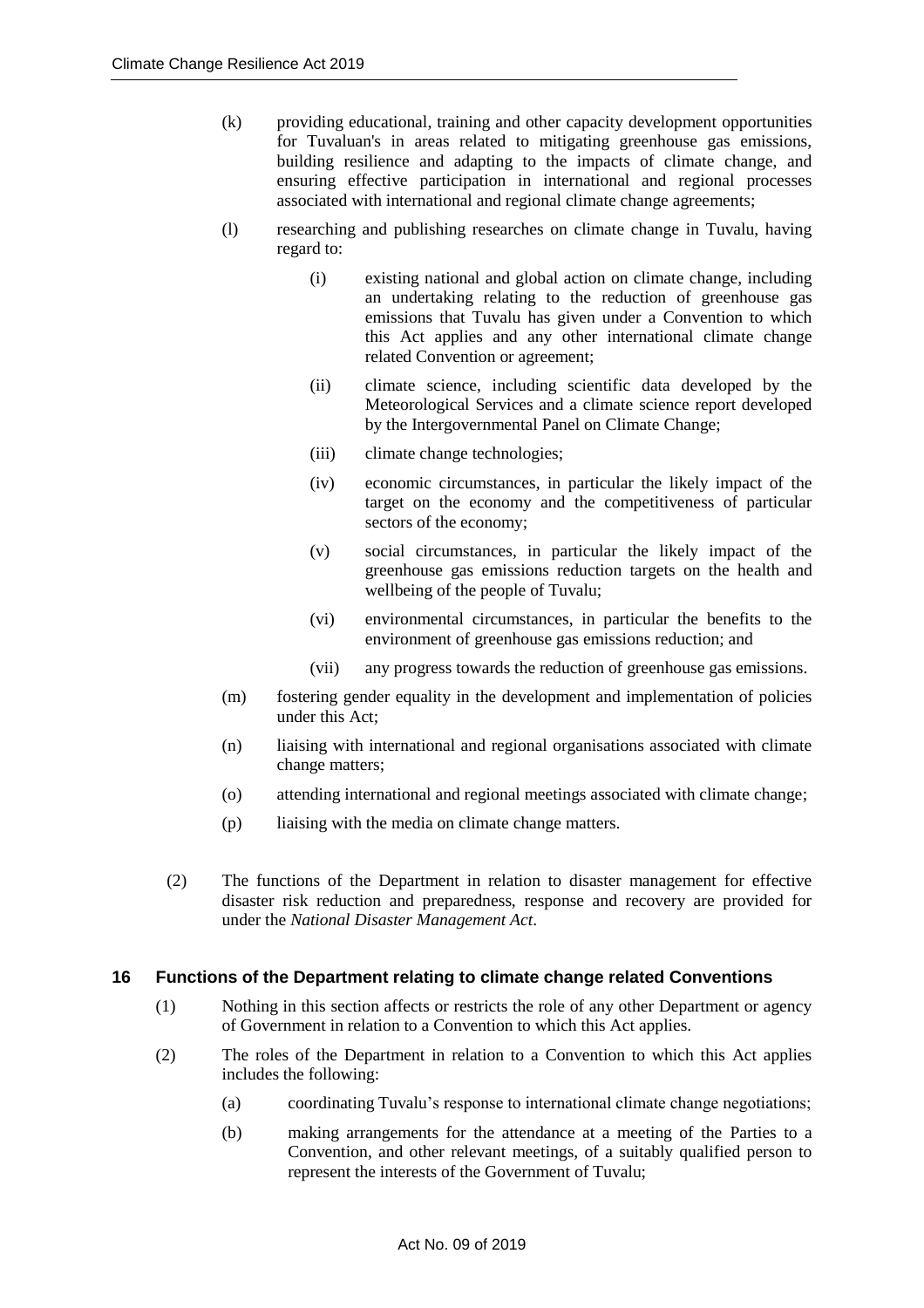- (c) liaising with relevant regional or international bodies to ensure that the representation of the Government of Tuvalu at a meeting concerning a Convention is informed and effective;
- (d) accessing and utilising available funds and resources by preparing and submitting project proposals and undertaking programs to implement a Convention;
- (e) assisting any other Department and agency of Government to implement any aspect of a Convention;
- (f) preparing any necessary report and reporting on a regular basis to the Minister and Cabinet in relation to the implementation of a Convention to which this Act applies;
- (g) sharing information and providing cooperation required by a Convention;
- (h) recommending that a law of Tuvalu be amended or enacted in order to effectively implement a requirement of a Convention; and
- (i) doing any other act or thing, in conjunction with any other relevant Department or agency of Government, to implement an obligation under a Convention.
- <span id="page-13-0"></span>(3) In addition to the roles of the Department under this Act or another Act, the Department may be designated by the Minister as the focal point for the purposes of a Convention to which this Act applies.
- (4) As focal point, the Department shall perform the roles and duties:
	- (a) necessary to implement a Convention to which this Act applies; and
	- (b) which may be vested in it by law for the implementation of the Convention.

### **17 Precautionary approach**

- (1) All persons and agencies having responsibilities under this Act, or whose functions and powers may involve building resilience against climate change, or the regulation, control, or management of a substance, matter or thing which may adversely impact upon Tuvalu's environment, shall apply the precautionary approach when discharging their responsibilities and functions, or exercising their powers.
- <span id="page-13-1"></span>(2) The precautionary approach under subsection (1) is applied if, in the event of a threat of damage to Tuvalu's natural resources or to the environment of Tuvalu, or a risk to human health or wellbeing in Tuvalu, a lack of full scientific certainty regarding the extent of adverse effects of climate change is not used as a reason for not acting to prevent or minimise the potential adverse effects or risks arising in any way from a matter or thing regulated under any law.
- <span id="page-13-2"></span>(3) Potential adverse effects or risks under subsection (2) include serious or irreversible loss or damage as a result of climate change.

### **PART IV – FORUM, COUNCIL AND COMMITTEES**

#### **18 National Climate Change Resilience Forum**

The Minister may convene a National Climate Change Resilience Forum for the following purposes: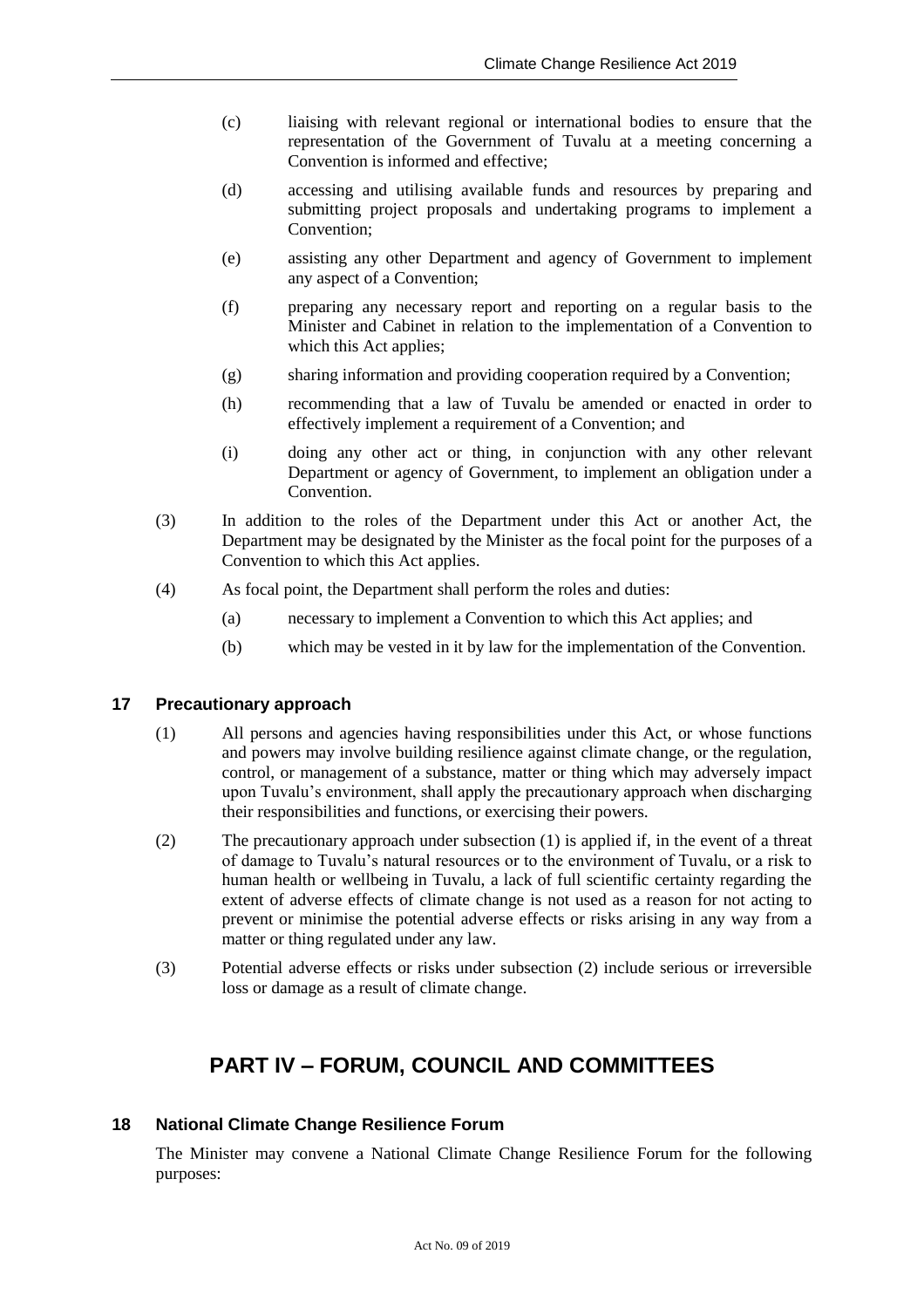- <span id="page-14-0"></span>(a) considering a climate change related matter of national importance;
- (b) giving guidance to the Minister, Director and Department on strategies for a national strategic action plan relating to climate change;
- (c) ensuring that the general community has an opportunity to participate in the formulation of climate change resilience related policies and the implementation of related programs and activities.

#### **19 National Advisory Council on Climate Change**

- (1) The Minister may convene a National Advisory Council on Climate Change for the following purposes:
	- (a) providing general guidance over the operation of this Act;
	- (b) encouraging the integration of climate change and disaster policies across all levels of Government and private enterprise within Tuvalu.
- (2) In accordance with directions given by the Minister, the Director shall convene meetings of the Council, as may be required for the purposes of this Act.
- <span id="page-14-1"></span>(3) Regulations made under this Act may make provision for:
	- (a) the appointment of members of the Council;
	- (b) the procedures of the Council;
	- (c) specific functions, responsibilities and powers of the Council; and
	- (d) the establishment, functions and powers of advisory and technical committees of the Council.

#### **20 Council to provide advice and to act as competent authority**

- (1) The National Advisory Council on Climate Change shall provide advice to the Minister on matters relating to climate change and disasters and sustainable development within and, where relevant, outside of Tuvalu.
- (2) The Council may be designated by the Minister, or under any Act or regulations made under this Act, as the competent authority or implementing authority for the purpose of a Convention to which this Act applies.
- <span id="page-14-2"></span>(3) In the absence of any competent authority being designated for the purposes of a Convention to which this Act applies, the Council shall act as the competent authority as required by the Convention.
- <span id="page-14-3"></span>(4) In its capacity as a competent authority, the Council may lawfully perform functions and exercise powers required to be performed or exercised in accordance with the relevant Convention, and any law that gives effect to the Convention in Tuvalu.

## **PART V – POLICIES TO ADDRESS CLIMATE CHANGE**

#### **21 National Climate Change Policy**

(1) In conjunction with other Ministries, Departments and each Kaupule, and through the involvement of the community, the Department shall formulate, apply, and implement a National Climate Change Policy.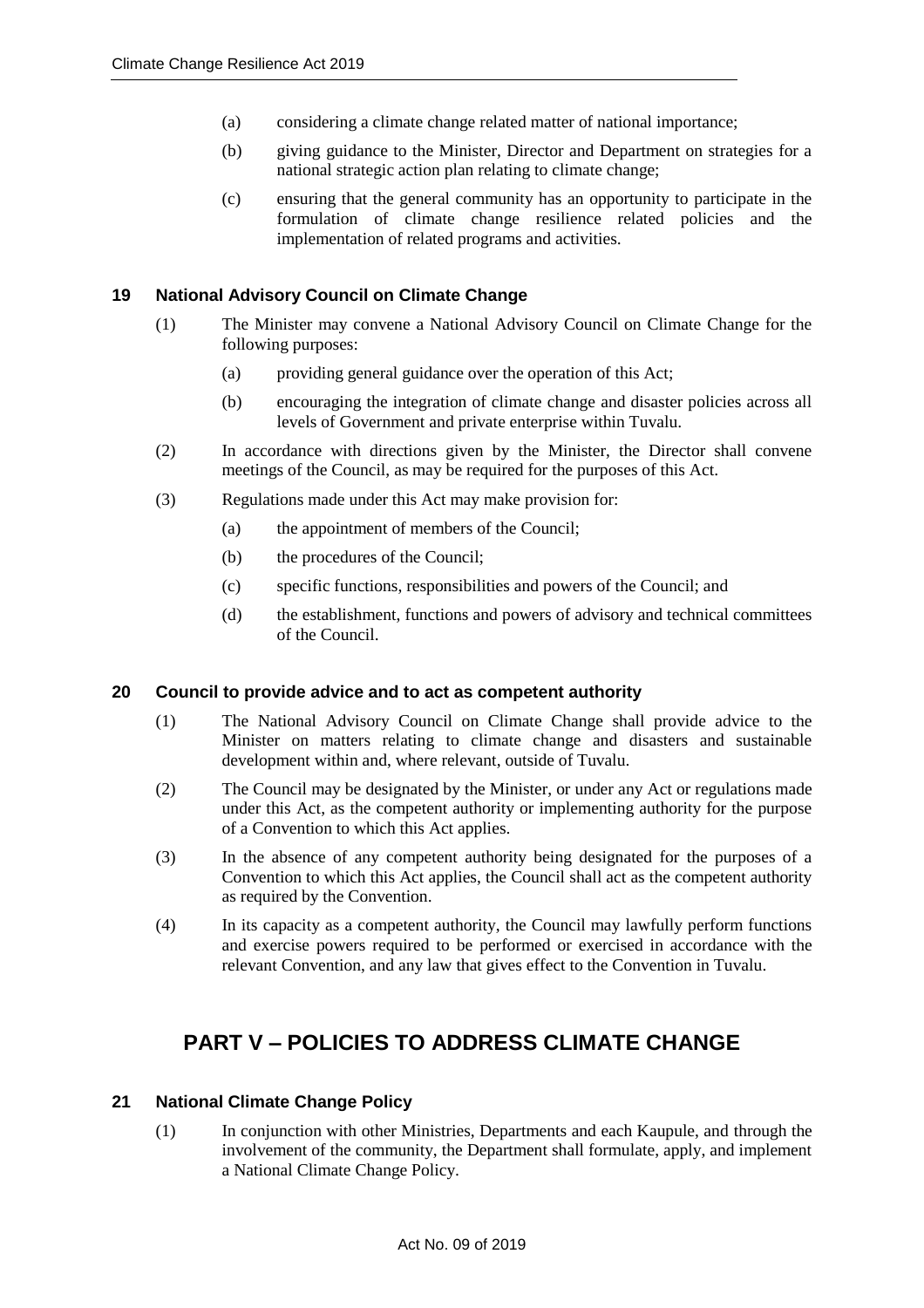- <span id="page-15-0"></span>(2) The National Climate Change Policy shall endeavour to be aligned to Tuvalu's commitments and obligations under international and regional instruments, including Conventions to which this Act applies.
- (3) All other Government policies shall consider climate change impacts and take action to build resilience to the impacts of climate change as well as undertake actions to reduce emissions, as relevant, and align with the National Climate Change Policy.
- (4) The Minister may review and update the National Climate Change Policy to ensure the goals remain relevant to Tuvalu's development and commitments, including under Conventions to which this Act applies.

#### **22 Strategies and plans to address climate change**

- (1) To implement the National Climate Change Policy, the Department shall develop strategies and plans to address climate change resilience, including strategies and plans:
	- (a) to raise the level of understanding about the implications of climate change, and activities which contribute to climate change, on Tuvalu and the future of its people;
	- (b) to promote understanding amongst the people of Tuvalu about the causes and implications of climate change;
	- (c) to secure funding for climate change mitigation and adaptation and issues related to loss and damage associated with the adverse effects of climate change, including extreme weather events and slow onset events;
	- (d) to address the effects of climate change within Tuvalu on its water resources, coastal areas, lands and land usage, food security, biodiversity, fisheries, economic welfare, public infrastructure and its vulnerability to disasters;
	- (e) to implement programs and facilitate projects to protect its water resources, coastal areas, mangroves, lands, biodiversity, fisheries and public infrastructure, and to contribute to the health, well-being and livelihoods of Tuvaluan's;
	- (f) to participate in international conventions with a view to obtaining the fullest possible assistance to address the implications of climate change and undertake adaptation initiatives;
	- (g) to develop and implement national strategies for energy security, low carbon development, renewable energy and energy efficiency;
	- (h) to develop and implement a low carbon and renewable energy transport policy for land, sea and air transport;
	- (i) to facilitate scientific research into the impacts of climate change and technologies to avert or adapt to these impacts;
	- (j) to foster the development of climate change friendly industries and technologies within Tuvalu;
	- (k) to ensure that gender sensitivity policies are incorporated within all functions of this Act;
	- (l) to develop and implement climate change friendly building and housing codes and standards in accordance with Tuvalu Building Code;
	- (m) to establish and facilitate scholarships for Tuvaluan's to study climate change related issues at tertiary institutions within and outside of Tuvalu; and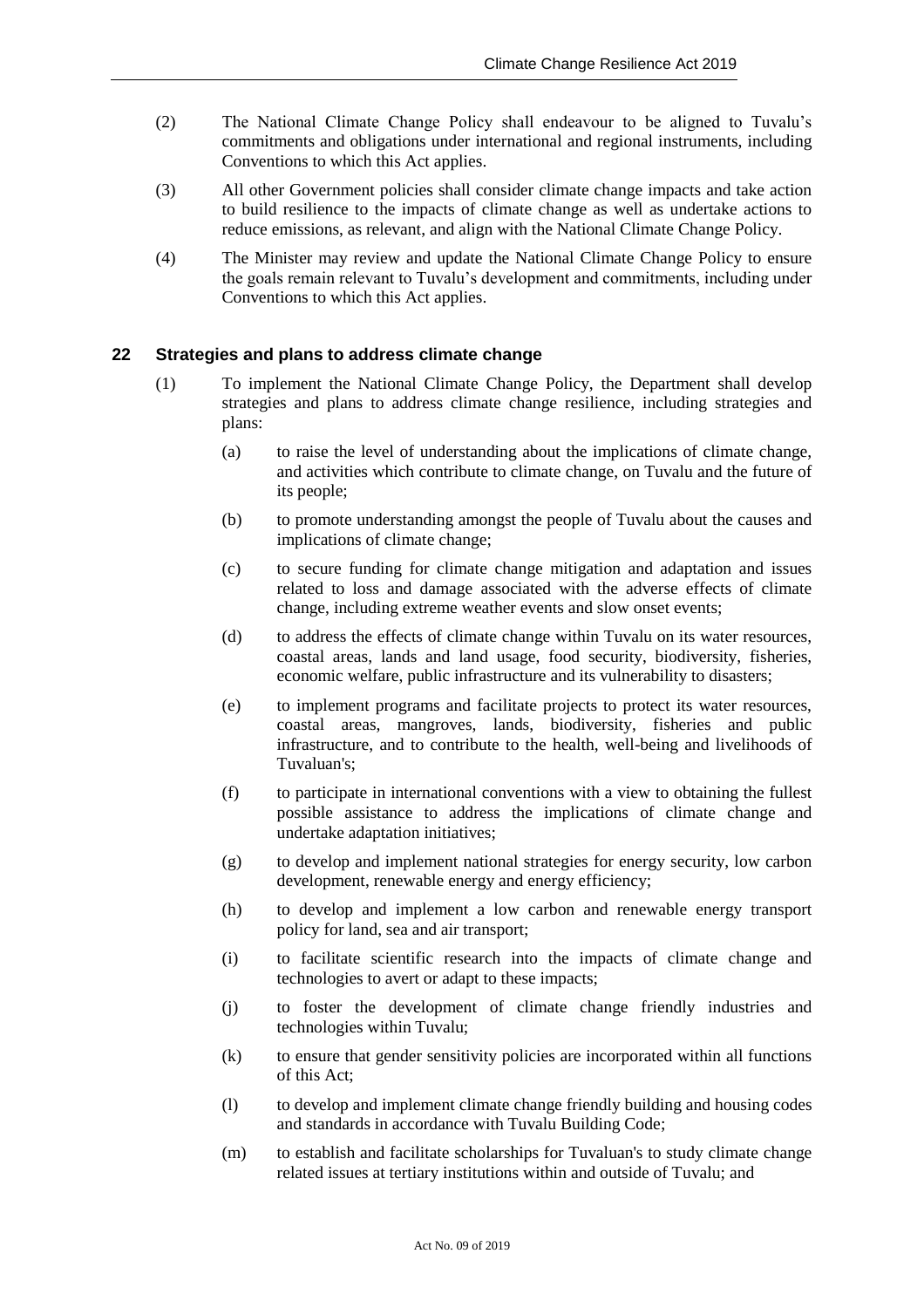- (n) to build capacity in all aspects associated with the implementation of this Act.
- <span id="page-16-0"></span>(2) Regulations made under this Act may provide for any matter associated with the response in Tuvalu to climate change, and to implement strategies and plans formulated in accordance with subsection (1).

#### **23 Responsibilities in implementation**

- <span id="page-16-1"></span>(1) To effectively implement the Conventions to which this Act applies, a decision made by Government and a policy, program or process developed or implemented by Government shall appropriately take account of climate change, if it is relevant, by having regard to the policy objectives under section 6 and commitments under section 8.
- (2) All Departments and agencies of Government shall apply the regulatory powers under the laws that they are responsible for administering to regulate or prohibit an activity, matter or thing in accordance with:
	- (a) a decision made by the Council; or
	- (b) a request of the Minister.

### <span id="page-16-2"></span>**24 Requirement to provide assistance and information for data collection and analysis**

- (1) Where a Convention to which this Act applies requires the making of a report, or the collection or provision of any information or data, the Minister may make a written request to the responsible person or Ministry to provide the information or data.
- (2) Subject to section 32, a person to whom a written request has been made under subsection (1) who, without lawful or reasonable justification, refuses or fails to comply with the request, commits an offence and is liable upon conviction to a fine not exceeding \$500.

#### <span id="page-16-3"></span>**25 Climate Change and Disaster Survival Fund**

- (1) Funding assistance for adaptation, recovery and rehabilitation from the devastating impacts of climate change and natural disasters is established and administered in accordance with the *Climate Change and Disaster Survival Fund Act 2015*.
- (2) No loans are to be sought to administer this Act, except for the purposes of actions related to reducing greenhouse gas emissions.

#### **26 Climate Change and Disaster Levy**

- (1) The Minister, acting on the advice of Cabinet, may impose any special type of levy relating to the management of the adverse impacts of climate change.
- (2) All levies collected shall be invested into the Climate Change and Disaster Survival Fund established under section 6 of the Climate Change and Disaster Survival Fund Act 2015 to support adaptation, recovery or rehabilitation initiatives.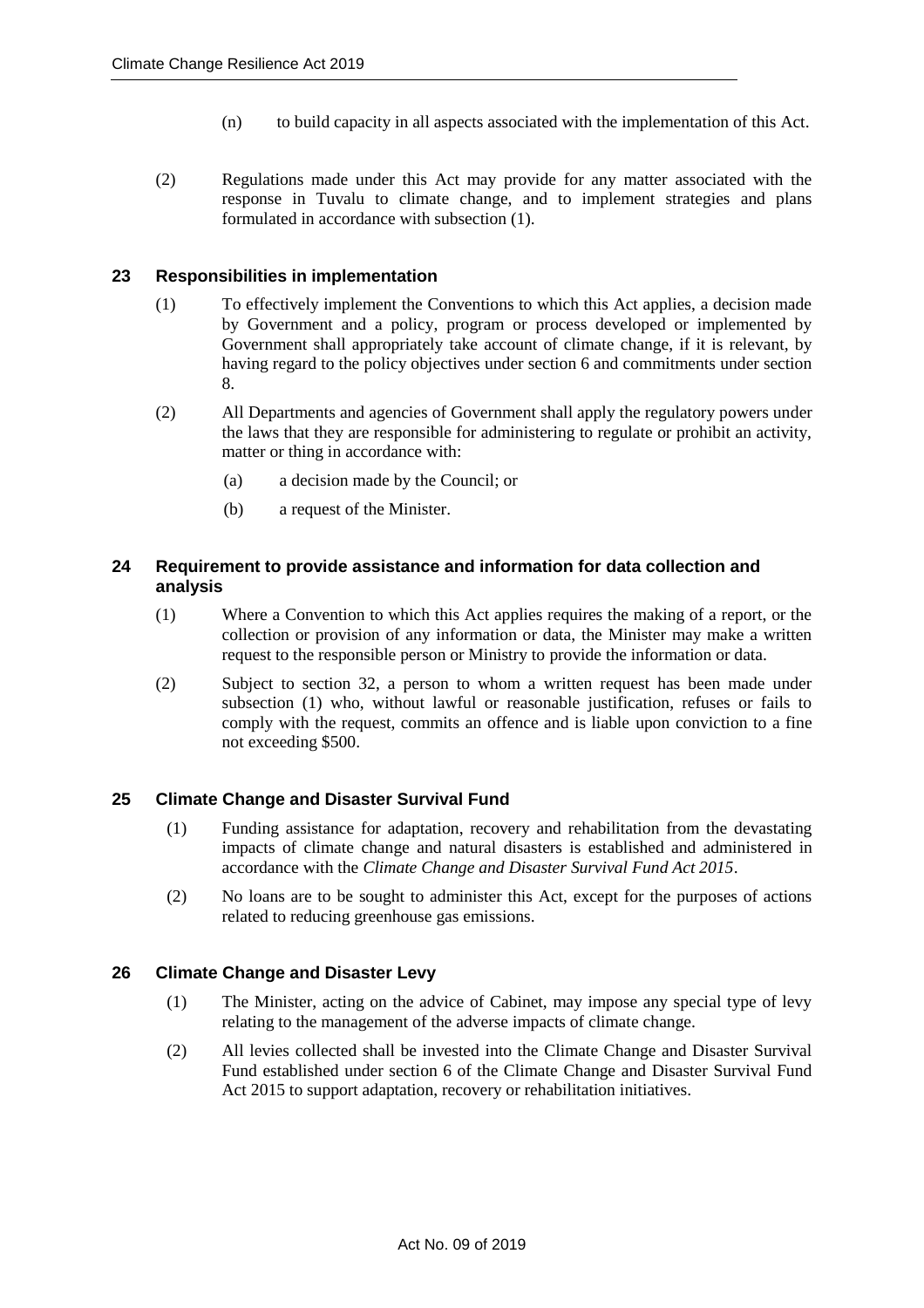# **PART VI – ENFORCEMENT**

#### <span id="page-17-2"></span><span id="page-17-1"></span><span id="page-17-0"></span>**27 Prohibition on the exploration, mining and extraction of fossil fuels**

- (1) Subject to subsection (2) and section 34(2), a person must not explore, mine or extract fossil fuels, including oil, coal, gas or other related substances within Tuvalu, its territorial sea, exclusive economic zone and continental shelf.
- (2) Despite subsection (1), oils and fuels may be extracted from floating or sunken vessels for the purposes of pollution prevention.
- <span id="page-17-3"></span>(3) A person carrying out any activity prohibited under this section is liable upon conviction to a fine not exceeding \$1,000 or imprisonment for a term not exceeding 3 months, and in the case of a corporation, to a fine not exceeding \$10,000.

### **28 Supplying false information**

<span id="page-17-4"></span>A person who knowingly supplies false information when required to provide information under this Act commits an offence and is liable upon conviction to a fine not exceeding \$10,000 or imprisonment for a term not exceeding 2 years, and in the case of a corporation, to a fine not exceeding \$20,000.

#### **29 Penalty for carrying out any activity or project without approval**

A person carrying out an activity or project without approval required under this Act, is liable upon conviction to a fine not exceeding \$1,000 or imprisonment for a term not exceeding 3 months, and in the case of a corporation, to a fine not exceeding \$10,000.

#### <span id="page-17-5"></span>**30 Activity to cease**

- (1) Where a person is charged with an offence under this Act, the activity for which that person is charged must cease immediately.
- <span id="page-17-6"></span>(2) A person who fails to comply with subsection (1) commits an offence and is liable to a fine not exceeding \$1,000, and in the case of a corporation, to a fine not exceeding \$10,000, for each day that noncompliance continues.

#### **31 Offences by corporations**

Where a corporation is guilty of an offence under this Act, any officer, director, or agent of the corporation who authorised, assented to or participated in, or by his or her neglect or omission contributed to the commission of the offence, is a party to the offence and is liable upon conviction to the penalty provided for the offence.

#### **32 Immunity**

No civil or criminal action shall lie against the Minister or a person appointed or authorised under this Act with respect to anything done or omitted to be done by the person in pursuance or intended pursuance of the powers or functions conferred on the person under this Act unless the person has acted, or omitted to act, in bad faith and without reasonable cause.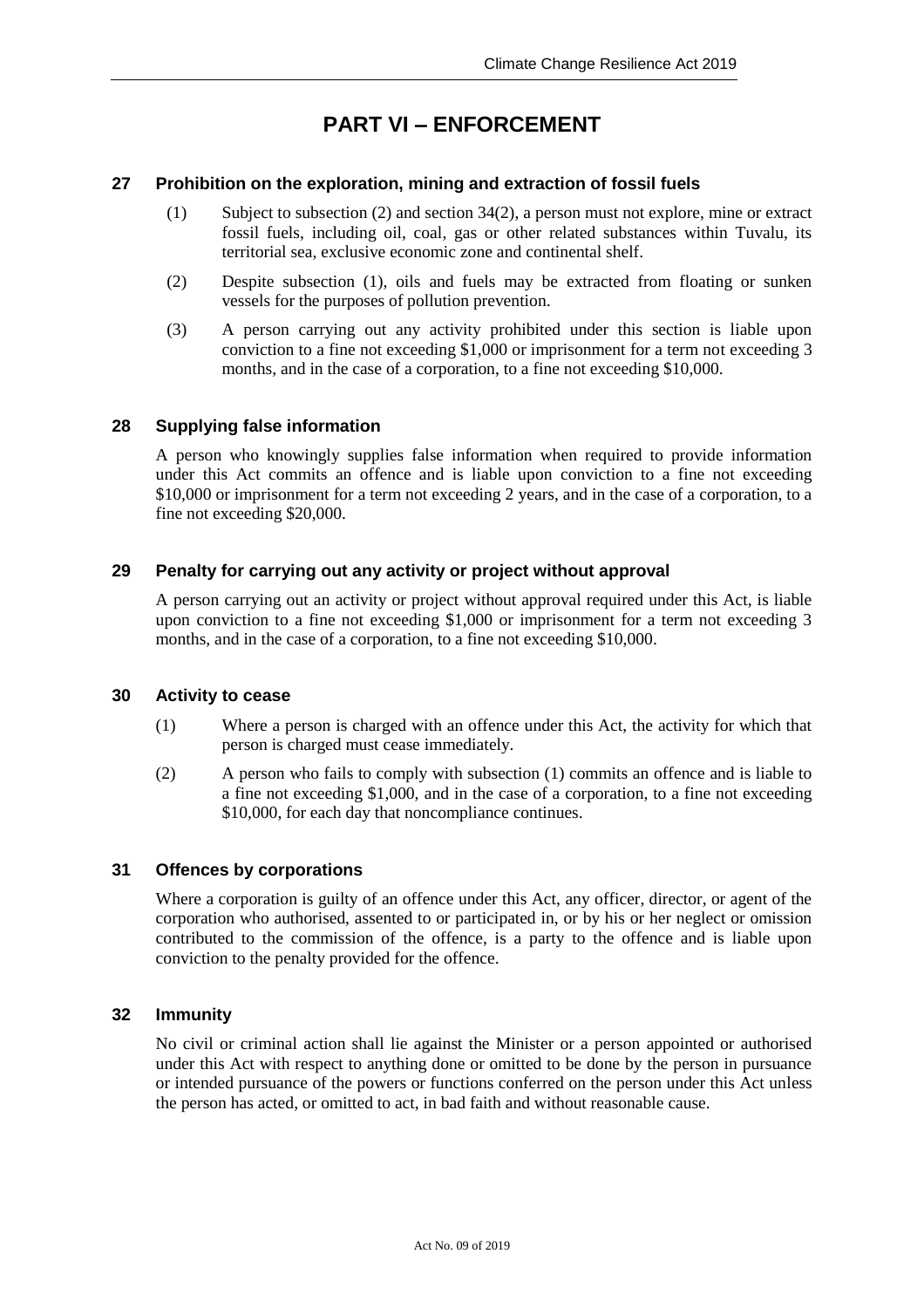# **PART VII – MISCELLANEOUS**

#### <span id="page-18-1"></span><span id="page-18-0"></span>**33 Regulations**

- (1) The Minister may, with the consent of Cabinet, make regulations as provided for in this Act, or which may be necessary or expedient for giving effect to this Act and for its due administration.
- (2) Without limiting the generality of subsection (1) and subject to subsection (3), regulations may be made, *inter alia*:
	- (a) to clarify or add to any definition in section 2 or in any Convention to which this Act applies, or to provide a definition for a term used in regulations;
	- (b) providing for additional powers of the Minister and the Director to implement this Act, and to meet its objectives;
	- (c) relating to the operation of the Forum and the Council;
	- (d) relating to the procedures and powers for undertaking and monitoring greenhouse gas emissions reduction targets, and for recording or reporting on the monitoring;
	- (e) providing, in accordance with section 78 of the *Customs, Revenue and Border Protection Act 2014*, for the prohibition of the importation of goods or products that may adversely affect Tuvalu's greenhouse gas emissions reduction targets;
	- (f) to further implement a Convention to which this Act applies, and to meet the obligations under the Convention, or to enjoy the rights arising from the Convention;
	- (g) to vest powers in any officer, person, governmental agency or other body to implement a Convention to which this Act applies;
	- (h) to provide for the functions and powers of competent authorities for the purpose of a Convention to which this Act applies, which may be stated as general powers of competent authorities, or as specific powers under the Convention;
	- (i) to clarify the application of the precautionary approach, and to require its specific application in relation to any procedure, matter or thing;
	- (j) to effectively respond to a matter arising from changes to climate or sea levels;
	- (k) to prescribe necessary forms and impose fees and charges; and
	- (l) to prescribe offences and impose penalties for breaches of regulations, being fines not exceeding \$25,000, or terms of imprisonment not exceeding 3 years.
- <span id="page-18-2"></span>(3) In relation to all regulations made under this Act, the provisions of section 41 (2) of the *Interpretation and General Provisions Act* do not apply, and the penalties which may be prescribed for offences committed against the regulations may be set at any level up to the maximum penalties provided under subsection (2)(l).

#### **34 Consequential amendments**

(1) Part VIII of the *Environment Protection Act*, relating to responses to climate change, is repealed.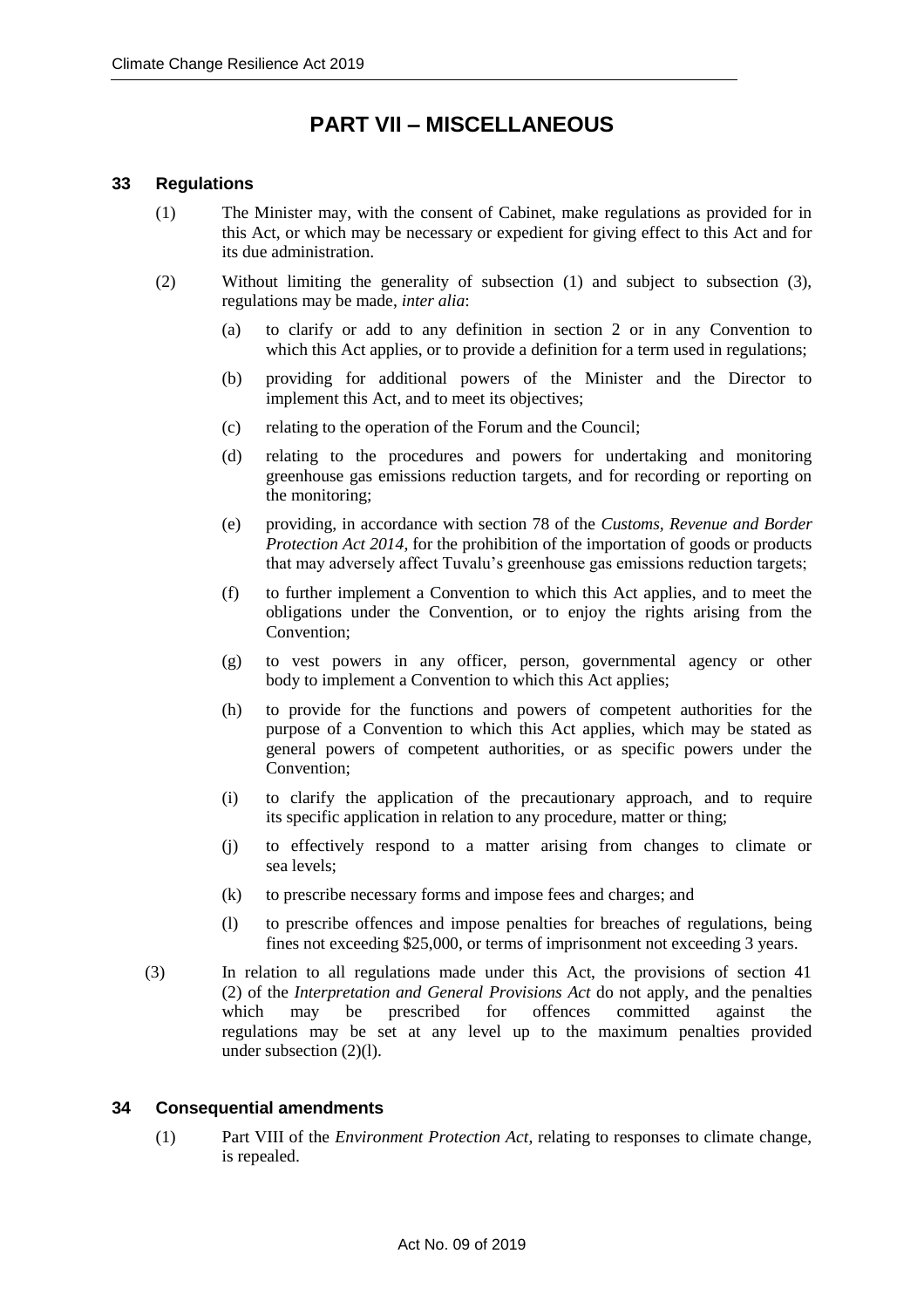- <span id="page-19-0"></span>(2) Section 60 of the *Tuvalu Seabed Minerals Act 2014* is amended by inserting the following after paragraph (c):
	- "(d) would be likely to lead to any person contravening section 27 of the *Climate Change Resilience Act 2019*."

#### **35 Saving and transitional provisions**

- (1) A reference made before the commencement of this Act in any enactment or document to the "Climate Change Unit" or "Director of the Climate Change Unit" shall be read as a reference to the "Department of Climate Change and Disaster" and the "Director of the Department of Climate Change and Disaster", respectively.
- (2) All actions taken by the Minister, Forum, Council, Island Climate Change Committee, Director, and the Department, including appointments of officers, before the commencement of this Act shall continue as if made under this Act.
- (3) Employees of the Department employed under the Climate Change Unit at the commencement of this Act continue to hold employment, unless the context otherwise requires.